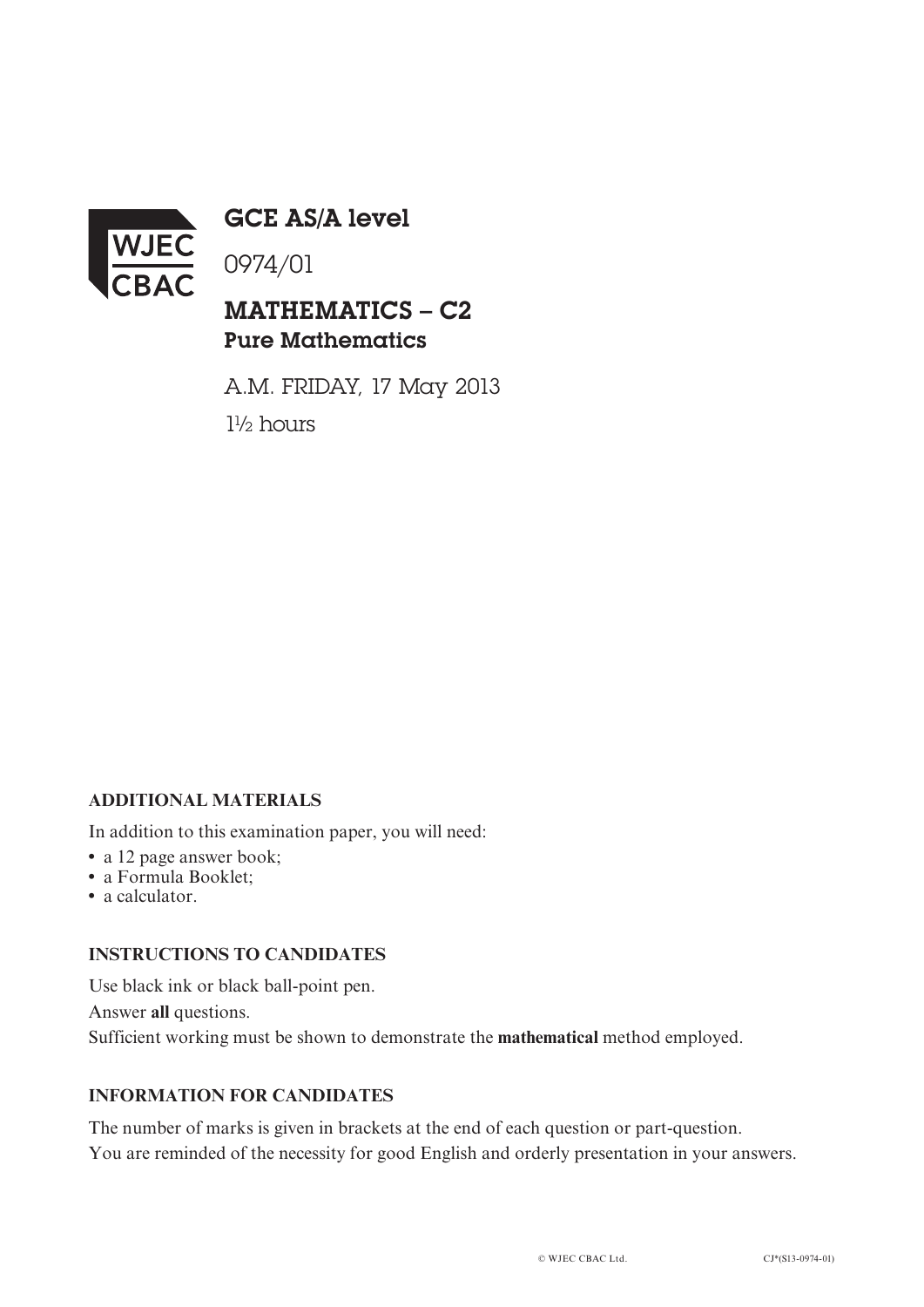**1.** Use the Trapezium Rule with five ordinates to find an approximate value for the integral

$$
\int_0^2 \frac{1}{2+x^3} \, \mathrm{d}x.
$$

Show your working and give your answer correct to three decimal places. [4]

**2.** *(a)* (i) Show that the equation

$$
6\cos\theta + 5\tan\theta = 0
$$

may be rewritten in the form

$$
6\sin^2\theta - 5\sin\theta - 6 = 0.
$$

(ii) Hence find all values of  $\theta$  in the range  $0^{\circ} \le \theta \le 360^{\circ}$  satisfying the equation  $6\cos\theta + 5\tan\theta = 0.$  [7]

*(b)* Find all values of *x* in the range  $0^{\circ} \le x \le 180^{\circ}$  satisfying

$$
\cos(2x - 60^{\circ}) = 0.788. \tag{3}
$$

**3.** The diagram below shows a sketch of the triangle *ABC* with  $AB = x$ cm,  $AC = (x - 2)$ cm and  $BC = (x + 2)$  cm.



- (a) Show that  $\cos BAC = \frac{x-8}{2x-4}$ . [3]  $2x - 4$  $\hat{\mathbf{r}}$
- *(b)* Given that  $\angle BAC = 120^\circ$ ,  $\hat{\mathbf{r}}$ 
	- (i) find the value of *x*, ^,<br>'
	- (ii) find the size of *ABC*. [4]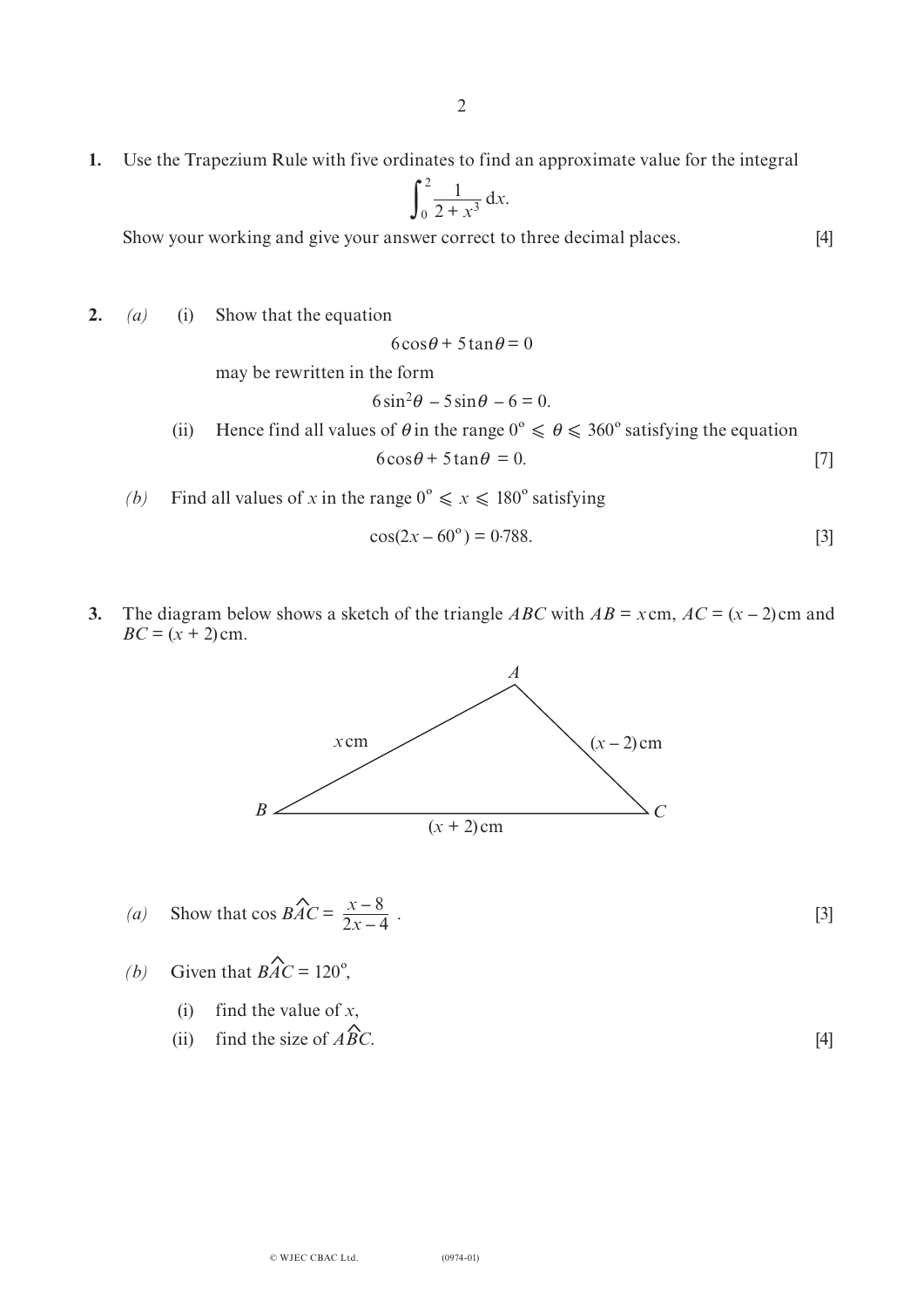**4.** *(a)* An arithmetic series has first term *a* and common difference *d*. Prove that the sum of the first *n* terms of the series is given by

3

$$
S_n = \frac{n}{2} [2a + (n-1)d].
$$
 [3]

- *(b)* The sum of the first ten terms of an arithmetic series is 115. The sum of the **next** four terms of this series is 130. Find the first term and the common difference of the arithmetic series. [5]
- **5.** *(a)* Find the sum of the first eighteen terms of the geometric series

$$
100 + 80 + 64 + \dots
$$

Give your answer correct to the nearest whole number. [3]

- *(b)* The second term of a geometric series is **–** 20. The sum to infinity of the series is 64.
	- (i) Show that  $r$ , the common ratio of the series, satisfies the equation

$$
16r^2 - 16r - 5 = 0.
$$

(ii) Find the value of *r*, giving a reason for your answer. [6]



*A*

The diagram shows a sketch of the curve  $y = x^2 + 3$  and the line  $y = 4x$ . The curve and the line intersect at the points *A* and *B*. The line *BC* is parallel to the *y*-axis.

*O C*

*x*

- (i) Showing your working, find the *x*-coordinates of *A* and *B*.
- (ii) Find the area of the shaded region. [9]

# **TURN OVER**